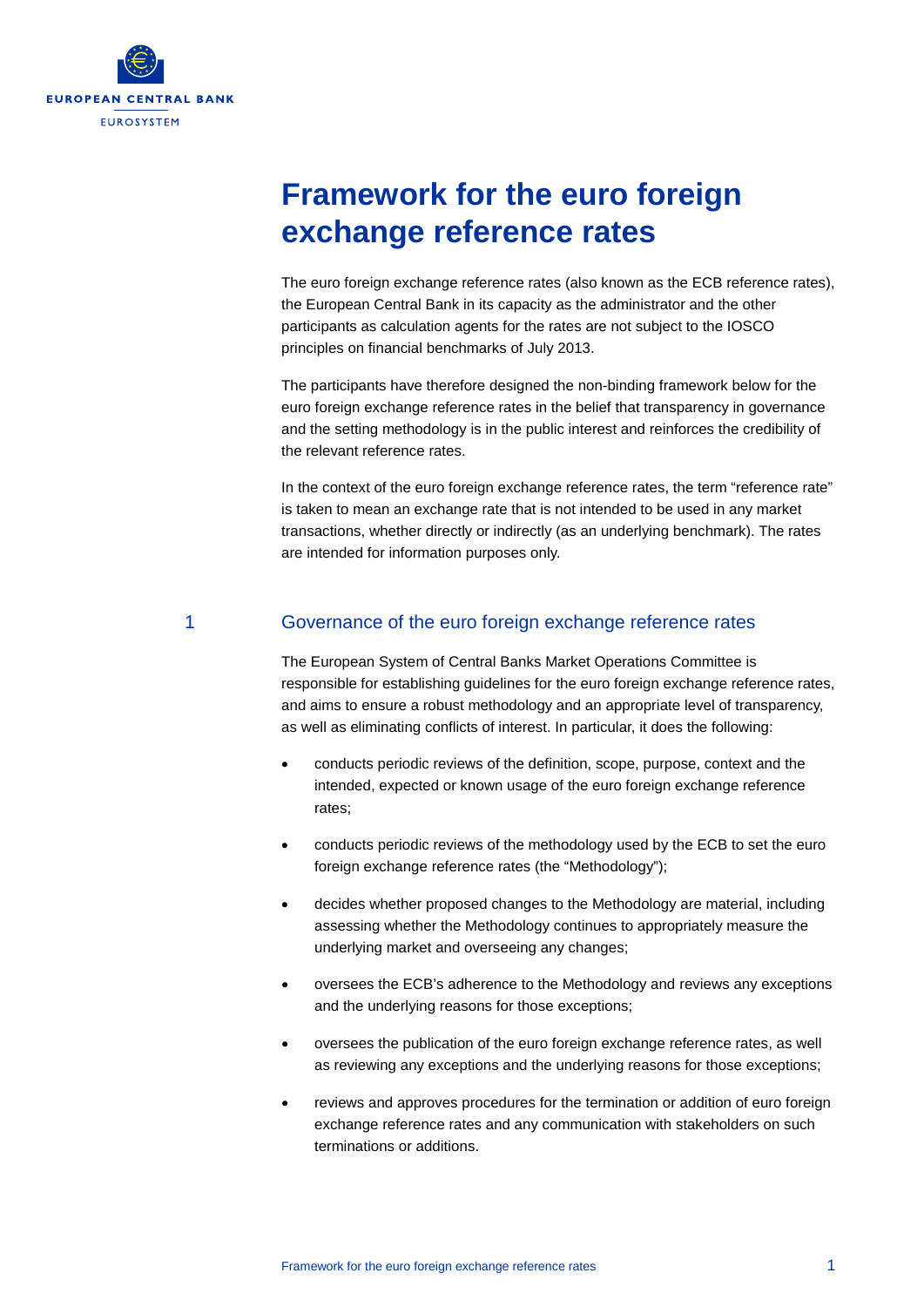# 2 Methodology for the setting of the euro foreign exchange reference rates

The euro foreign exchange reference rates are determined by the ECB daily at 14:15 CET in a teleconference between the administrator and the calculation agents, and are published by the ECB on its website and selected wire services at around 16:00 CET.

An active market will normally exist in each currency pair represented by the euro foreign exchange reference rates. However, market liquidity can vary greatly from a liquid major currency to a rather illiquid exotic currency, as well as at different times of the day. Market liquidity is measured by spot market turnover, which is estimated by the BIS in its triennial survey and any other statistical reports with similar coverage.

## 2.1 Data sourcing

The ECB undertakes a periodic review of the appropriateness of specific data used in the setting and validation of the euro foreign exchange reference rates. This review is intended, among other things, (i) to assist in having the euro foreign exchange reference rates based on reliable and observable market data that reflect the economic reality of a given market, and (ii) to ensure that the euro foreign exchange reference rates themselves are reliable representations of the foreign exchange market.

There is no solicitation process to obtain underlying data, either by a panel or by polling in the euro foreign exchange reference rate-setting procedure. The ECB uses transactional data between buyers and sellers in that market where those data are available and reflect sufficient liquidity. In a market where there is lower liquidity, the euro foreign exchange reference rates may be based predominantly or exclusively on bid and offer rates, or on prior transactions. The degree of liquidity is assessed using expert judgement.

#### 2.2 Validation of data

All the rates captured are subject to a number of tolerance checks, with the intention being to determine the euro foreign exchange reference rates that reflect the underlying market at a given time. The ECB performs tolerance checks at the time the data are sourced, assisted by calculation agents. This may result in some of the data captured being excluded from the determination of the euro foreign exchange reference rates. Currency-specific systematic tolerances are reviewed annually by the Market Operations Committee. Based on these reviews, the Committee may decide to make some changes in the process in order to reflect underlying market conditions.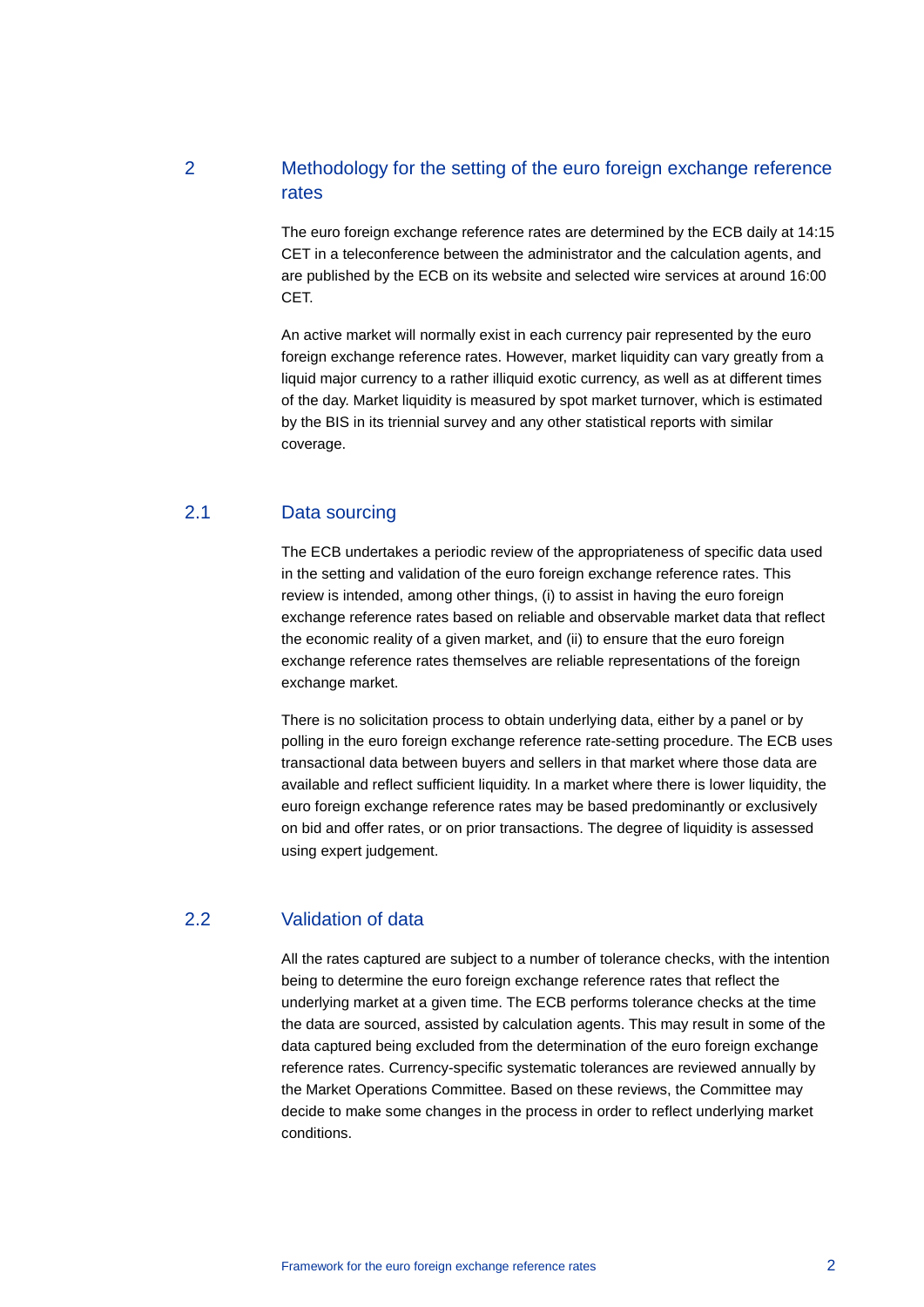**Consistency of various data sources:** participants should check that different data sources provide consistent information.

**Adequacy of prevailing market conditions:** participants should check that the exchange rate that was contributed is within the bid/ask range prevailing at the time of the concertation. They should also check that the frequency of the data is high enough to be able to evaluate the prevailing exchange rate in the market. If the latest available quote is from more than 30 seconds ago for a given currency pair, it should not be considered as actively traded unless the exchange rate shows limited volatility.

**Consistency of direct exchange rates and rates set using USD-cross:** for currencies which generally show more trading activity against the US dollar, the direct euro exchange rate and the USD cross rate should be compared. If the difference is significant, the USD cross rate should be used. This should be the baseline scenario in the case of the currencies that are traded in market hours that do not overlap with the time of the concertation.

The four-eyes principle should be applied for each step. This is ensured by multiple central banks participating in the setting of the euro foreign exchange reference rates. When inconsistencies are found, the staff member(s) who raise(s) it should provide a brief explanation and suggest an alternative rate.

#### 2.3 Expert judgement

• The ECB exercises discretion with respect to the use of data in determining a euro foreign exchange reference rate. The setting of the rates includes a validation process whereby, among other steps, members of ECB staff and calculation agents review data and the proposed euro foreign exchange reference rates pursuant to certain predetermined tolerance checks. When applying these tolerance checks, discretion to include or reject certain data from the determination of the rates can be exercised. Based on the ECB's experience in interpreting market data, ECB staff will use their judgement when necessary in order to ensure the quality and integrity of the euro foreign exchange reference rates. In particular, ECB staff may rely on their own judgement more frequently in an active, albeit low-liquidity, market where transactions may not be consistently available. The ECB has internal guidelines and quality control procedures in place that govern the application of staff judgement and are intended to provide consistency and oversight to this process. Staff members receive training in how to comply with these guidelines and procedures.

#### 2.4 Coverage

The ECB publishes the euro foreign exchange reference rates for all the official currencies of non-euro area Member States of the European Union. Beyond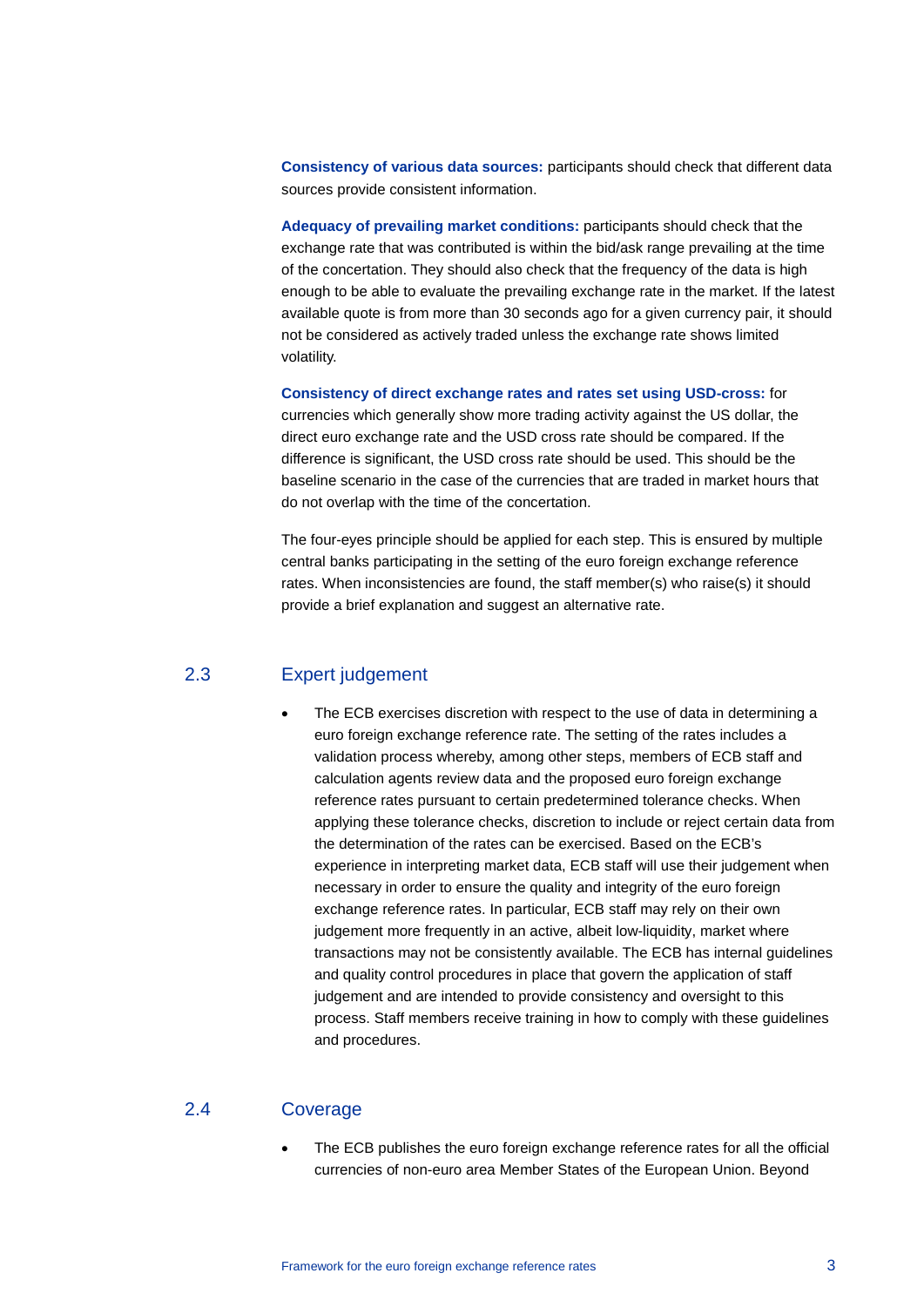that, the euro foreign exchange reference rates of the currencies with the most liquid active spot FX markets are set and published. The ECB may, in consultation with the Market Operations Committee, include any other world currency.

#### 2.5 Setting method and data sources

- The euro foreign exchange reference rates for the following 32 currencies (USD, JPY, AUD, NZD, ZAR, PLN, CZK, RON, BGN, TRY, HUF, RUB, HRK, ISK, ILS, CAD, BRL, KRW, IDR, PHP, SGD, HKD, CNY, MYR, THB, INR, NOK, DKK, SEK, CHF, GBP and MXN) are determined and validated on the basis of transactional order (firm quote) and – where available – trade rates that are sourced from the major FX platforms. In addition, other data sources may also be used in case there is a need to confirm and ensure the correctness of some rates. The primary goal is to set the euro foreign exchange reference rates of each of these currencies based on exchange rates traded directly against the euro. If this is not possible, the rates are determined using trade rates against a major liquid currency, or order (firm quote) rates against the euro or other major liquid currencies. If the exchange rate against a major liquid currency is the only available source, the euro foreign exchange reference rates of that major liquid currency vs. the euro will be used to calculate the euro cross rate.
- The market data that are captured and set are subject to currency-specific systematic tolerance checks, which will identify outlying data. Validation is performed on the outlying data by ECB staff members, who will seek corroboration from other information sources or rely on their own judgement to determine the market level.
- In the case of currencies for which the euro foreign exchange reference rates are determined on the basis of quotes, the rates are set at the mid (arithmetic average) of the bid and ask quotes observed.

# 2.6 Publication of the euro foreign exchange reference rates on national holidays

In principle, the euro foreign exchange reference rates will be determined and published on all days on which TARGET2 is operating.

# 3 Changing the methodology of setting the euro foreign exchange reference rates

The methodology is reviewed periodically by the Market Operations Committee. The process for making any changes to the methodology is as follows: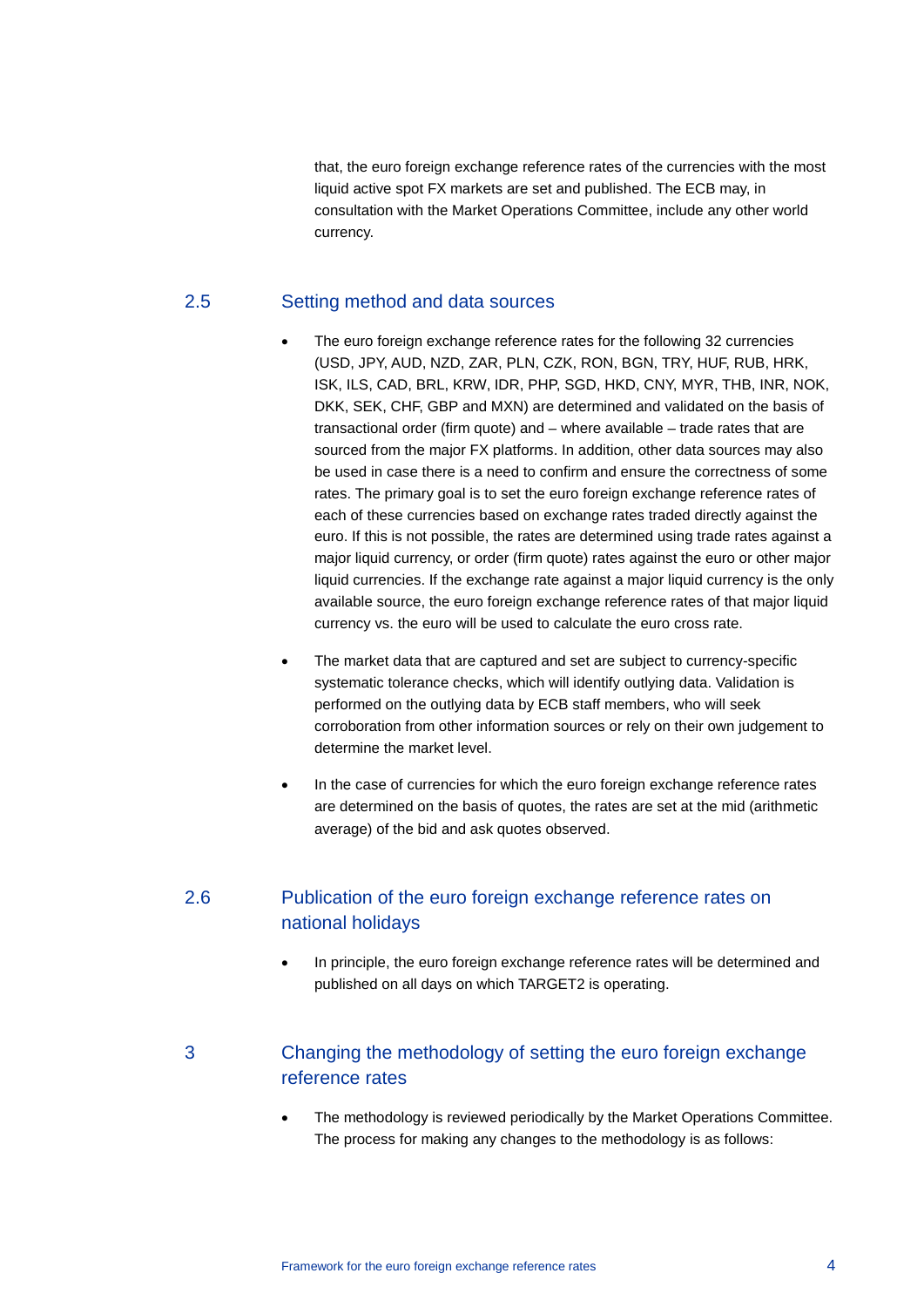- (1) Any member of the Market Operations Committee may propose changes to the methodology.
- (2) ECB staff constantly monitor currency markets, collect the views of stakeholders in the euro foreign exchange reference rates, evaluate the necessity of changes to the methodology and seek input as appropriate prior to submitting the changes to the Market Operations Committee.
- (3) The Market Operations Committee reviews and decides on all the changes to the methodology that have been proposed, taking the assessment of ECB staff into account.
- (4) Once the Market Operations Committee has assessed that a material change should be made, it puts the change to the Executive Board of the ECB.
- (5) The ECB will notify the public of any planned material change to the methodology, together with the rationale for the change and any supporting documentation where appropriate. The ECB will also publish a revised version of its methodology document on its website.

### 4 Cessation of the euro foreign exchange reference rates

- It may be necessary to terminate the setting and publication of a euro foreign exchange reference rate. This could be due to external factors beyond the ECB's control, such as a market structure change or a deterioration in the quality of the data available. Where practicable, taking into account time constraints, any potential cessation will be discussed by the Market Operations Committee and approved by the ECB. The ECB will investigate whether a credible alternative which continues to represent the underlying market conditions is available. If a credible alternative is identified, the ECB will assess its viability. If the cessation of a euro foreign exchange reference rate is unavoidable, the ECB will inform the public as appropriate.
- The process in relation to a potential cessation of a euro foreign exchange reference rate is as follows:
	- (1) Review the circumstances and consider whether there is a viable alternative to ceasing a particular euro foreign exchange reference rate.
	- (2) Where practicable, undertake a consultation with key stakeholders and consider any feedback that may facilitate a viable solution.
	- (3) Where practicable, provide notice to the public of any cessation of a particular euro foreign exchange reference rate.
	- (4) Cease publishing a euro foreign exchange reference rate.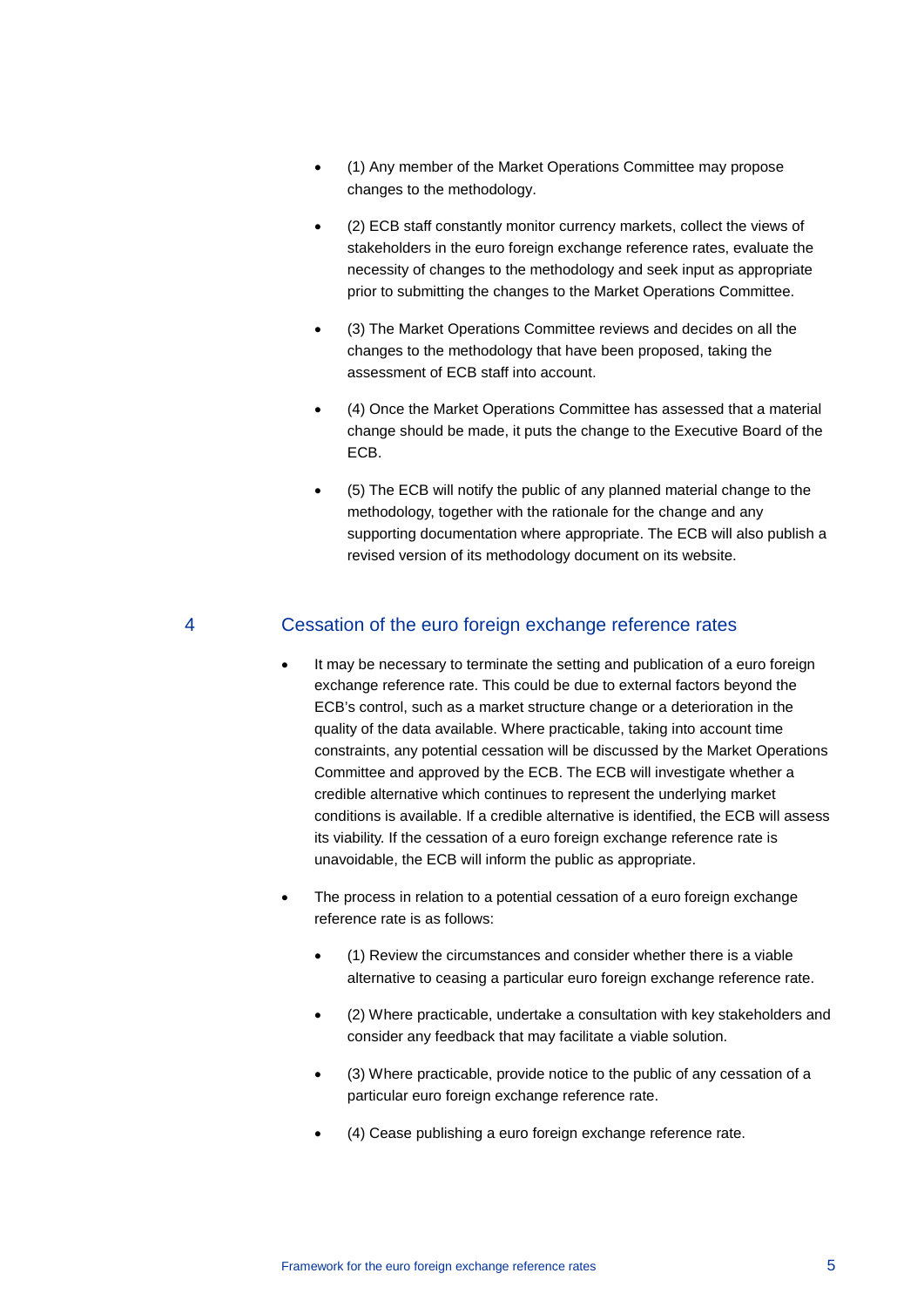- In these circumstances, the ECB will continue to review the market and the availability of data periodically in order to determine in its discretion whether or not to reinstate the euro foreign exchange reference rate in question.
- The ECB may need to cease a particular euro foreign exchange reference rate urgently in order to protect the integrity and accuracy of the rates. In these circumstances, the decision as to whether to cease a particular euro foreign exchange reference rate is made by the ECB and reviewed postimplementation by the Market Operations Committee.
- The ECB sees merit in all contracts that reference a euro foreign exchange reference rate including robust contingency provisions in the event of material changes to, or the cessation of, the rate referenced.

# 5 Public feedback procedure

- The ECB aims to ensure that the exchange rates published reflect the market conditions prevailing at 14:15 CET.
- Public feedback is any expression of dissatisfaction by an entity with the publication of, or the failure to publish, the euro foreign exchange reference rates, or a request to verify and confirm the accuracy of a rate that was published. The ECB treats any public feedback seriously and is committed to responding appropriately and consistently. Any decision to investigate public feedback, or the result of such an investigation, does not in any way imply that the ECB holds a particular view as to the accuracy of the rates that are published.
- Requests to include a new exchange rate in the list of euro foreign exchange reference rates or to resume a previously suspended rate are not considered as public feedback, so will be rejected without further investigation.
- The Market Operations Committee may assess the public feedback described above. This right can be delegated to the chair of the Market Operations Committee, who can delegate this right further to ECB staff members on his/her discretion.
- If deemed necessary, the ECB will seek to collaborate with the relevant NCBs to resolve any questions that arise. In the case of public feedback submitted to other participants, these enquiries will immediately be forwarded to the ECB.
- The ECB will log any public feedback, including feedback that it has been informed about by other participants, and will retain records for a minimum of five years.